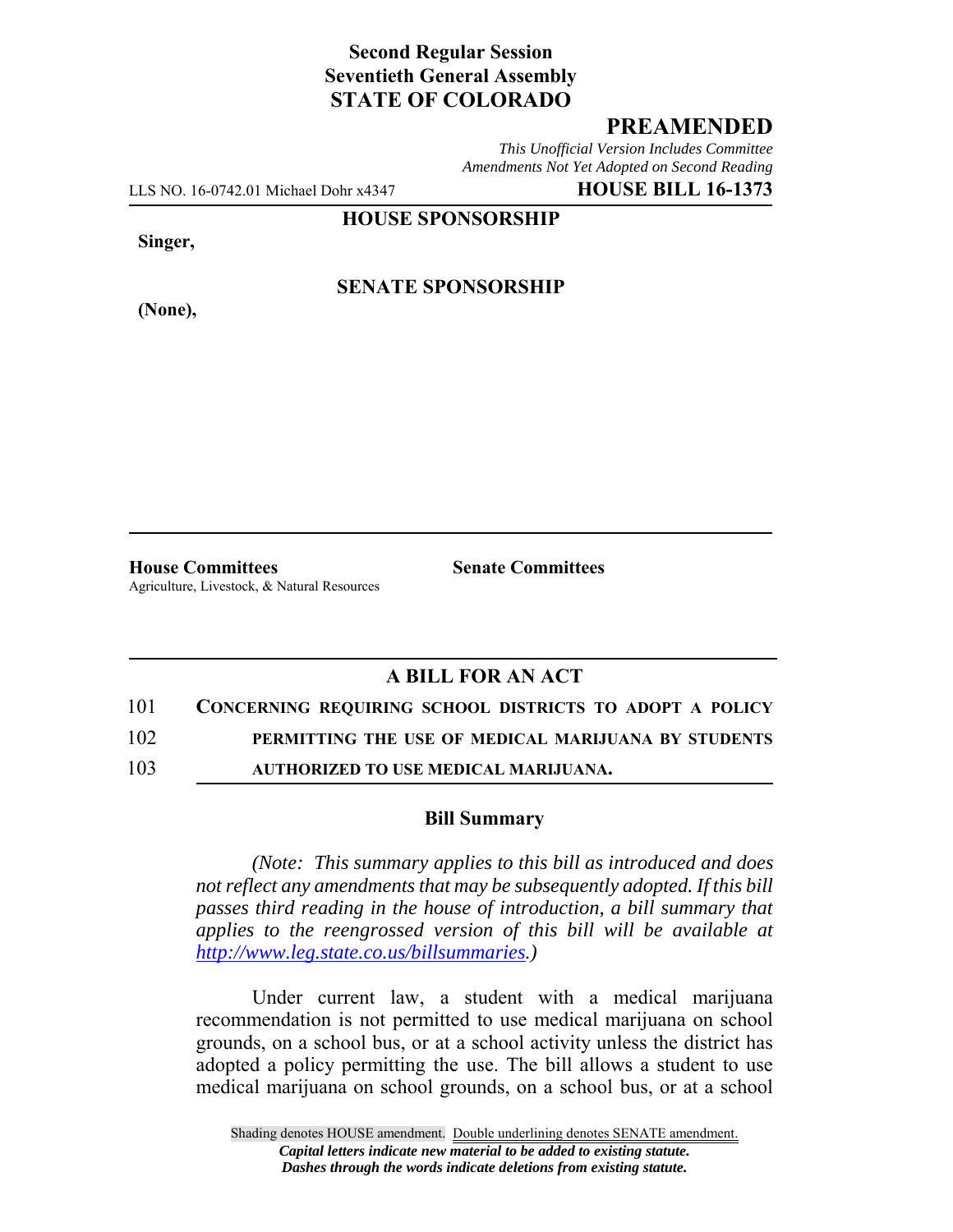activity and requires each school district to adopt a policy allowing the medical marijuana use. If the department of education or a public school loses any federal funding as a result of adopting the policy, the general assembly shall appropriate state money sufficient to offset the loss of federal money.

| $\mathbf{1}$   | Be it enacted by the General Assembly of the State of Colorado:           |
|----------------|---------------------------------------------------------------------------|
| $\overline{2}$ | <b>SECTION 1.</b> In Colorado Revised Statutes, 22-1-119.3, amend         |
| 3              | $(3)$ (c); and <b>add</b> $(3)$ (d), $(3)$ (e), and $(3)$ (f) as follows: |
| $\overline{4}$ | 22-1-119.3. Policy for student possession and administration              |
| 5              | of prescription medication - rules. $(3)$ (c) A student shall not possess |
| 6              | or self-administer medical marijuana on school grounds, upon a school     |
| 7              | bus, or at any school-sponsored event, except that a school district may  |
| 8              | adopt a policy, in accordance with the requirements of this section, that |
| 9              | authorizes a student's parent or a medical professional who accompanies   |
| 10             | a student to school, on the school bus, or to any school-sponsored event  |
| 11             | and assists the student with the administration of medical marijuana to   |
| 12             | possess and administer medical marijuana to the student in an appropriate |
| 13             | location on school grounds, upon a school bus, or at any school-sponsored |
| 14             | event. A policy permitting a parent or medical professional to administer |
| 15             | medical marijuana to a student must require that the student hold a valid |
| 16             | recommendation for medical marijuana, that the administering parent be    |
| 17             | the student's primary caregiver or that the administering medical         |
| 18             | professional be employed specifically to assist the student in            |
| 19             | administering medical marijuana, and that the location and method of      |
| 20             | administration of medical marijuana does not create significant risk to   |
| 21             | other students AS PROVIDED FOR IN PARAGRAPH (d) OF THIS SUBSECTION        |
| 22             | (3).                                                                      |
|                |                                                                           |

# 23 (d) (I) A PRIMARY CAREGIVER MAY POSSESS, AND ADMINISTER TO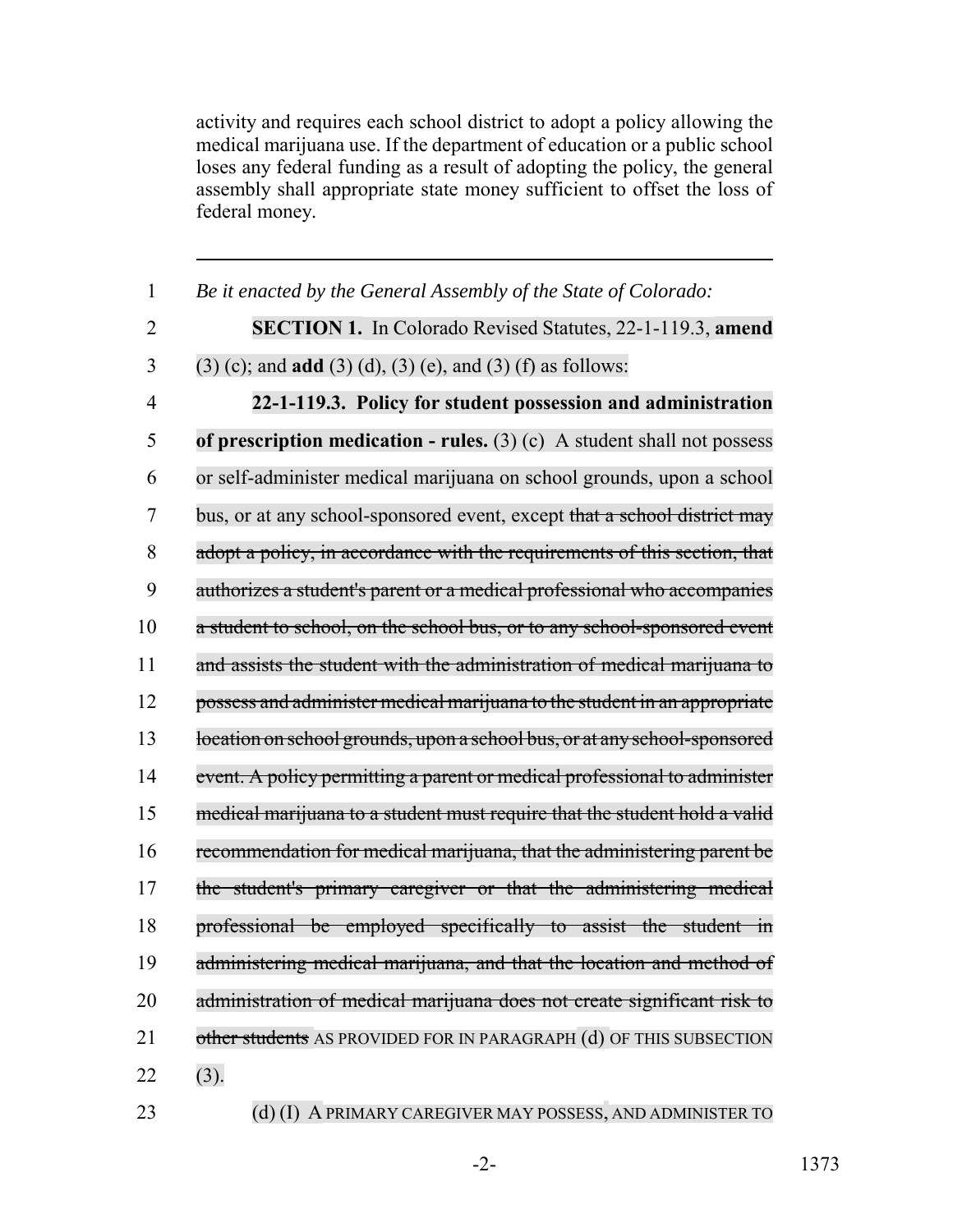A STUDENT WHO HOLDS A VALID RECOMMENDATION FOR MEDICAL MARIJUANA, MEDICAL MARIJUANA IN A NONSMOKEABLE FORM UPON THE GROUNDS OF THE PRESCHOOL OR PRIMARY OR SECONDARY SCHOOL IN WHICH THE STUDENT IS ENROLLED, OR UPON A SCHOOL BUS OR AT A SCHOOL SPONSORED EVENT. (II) NOTHING IN THIS SECTION REQUIRES THE SCHOOL DISTRICT STAFF TO ADMINISTER MEDICAL MARIJUANA. (III) A SCHOOL DISTRICT BOARD OF EDUCATION MAY ADOPT 9 POLICIES REGARDING WHO MAY ACT AS A PRIMARY CAREGIVER PURSUANT TO THIS PARAGRAPH (d) AND THE REASONABLE PARAMETERS OF THE ADMINISTRATION AND USE OF MEDICAL MARIJUANA IN A NONSMOKEABLE FORMUPON THE GROUNDS OF THE PRESCHOOL OR PRIMARY OR SECONDARY 13 SCHOOL IN WHICH THE STUDENT IS ENROLLED, OR UPON A SCHOOL BUS OR

14 AT A SCHOOL SPONSORED EVENT.

 (e) NOTWITHSTANDINGTHE PROVISIONS OF SECTION 22-33-106(1) (d) (II), A SCHOOL DISTRICT OR CHARTER SCHOOL MAY NOT DISCIPLINE A STUDENT WHO HOLDS A VALID RECOMMENDATION FOR MEDICAL MARIJUANA SOLELY BECAUSE THE STUDENT REQUIRES MEDICAL MARIJUANA IN A NONSMOKEABLE FORM AS A REASONABLE ACCOMMODATION NECESSARY FOR THE CHILD TO ATTEND SCHOOL.

21 (f) A SCHOOL DISTRICT OR CHARTER SCHOOL MAY NOT DENY ELIGIBILITY TO ATTEND SCHOOL TO A STUDENT WHO HOLDS A VALID RECOMMENDATION FOR MEDICAL MARIJUANA SOLELY BECAUSE THE STUDENT REQUIRES MEDICAL MARIJUANA IN A NONSMOKEABLE FORM AS A REASONABLE ACCOMMODATION NECESSARY FOR THE CHILD TO ATTEND SCHOOL.

**SECTION 2.** In Colorado Revised Statutes, 25-1.5-106, **amend**